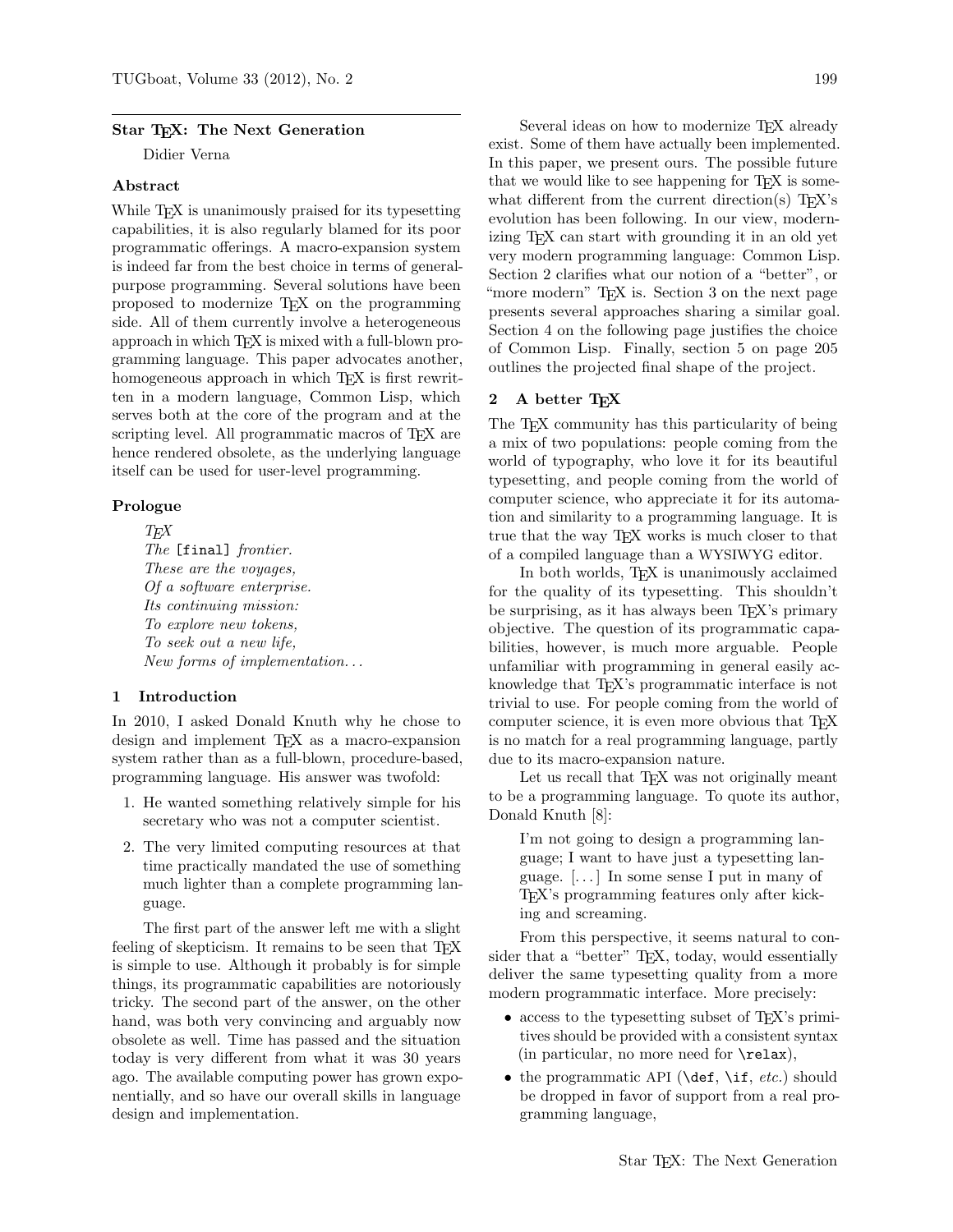- the system should remain simple to use, at least for simple things, just as TEX is today,
- the system should remain highly extensible and customizable, just as TEX is today,
- and finally, preserving backward compatibility, although not considered mandatory, should also be considered.

## 3 Alternatives

The idea of grounding T<sub>E</sub>X into a real programming language is not new. Let us mention some such attempts that we are aware of.  $eval4textrm{tex}^1$  and sT<sub>E</sub>Xme<sup>2</sup> both use Scheme (another dialect of Lisp). PerlT<sub>EX</sub> [13, 15], as its name suggests, chooses Perl.  $QaTFX/PvTFX$  [4] use Python, and finally, also as its name suggests,  $\text{LuaT} \underline{F} \text{X}^3$  employs  $\text{Lua}$ .

These approaches, although motivated more or less by the same general idea, work in very different ways. Some of them wrap T<sub>F</sub>X in a programming language by giving the language access to T<sub>E</sub>X's internals. Others wrap a programming language in TEX by allowing TEX to execute code (LuaTEX belongs to this category). Some do both. For instance, sTEXme ships with a extended Scheme engine that can access T<sub>F</sub>X's internals, as well as a modified T<sub>F</sub>X engine that can evaluate Scheme code.

Some of them allow authors to write T<sub>EX</sub> macros in a different language (PerlT<sub>EX</sub> lets you write T<sub>EX</sub> macros in Perl). Others, like QaT<sub>E</sub>X, aim at completely getting rid of TEX macros so that all programmatic functionality is written in another language (Python, with PyTEX in that case). This particular case is closer to what we have in mind.

Finally, some approaches use a synchronous dual-process scheme in which both TEX and the programming language of choice run in parallel, communicating either via standard input/output redirection, or by file or socket I/O. That is the case of sT<sub>F</sub>Xme and PerlT<sub>F</sub>X. Others, like eval4tex use a multi-pass scheme instead. In a first pass, the "foreign" code is extracted and sent to the programming language. The programming language in question executes its code and sends it back to T<sub>E</sub>X. In the final pass, T<sub>E</sub>X is left with only regular T<sub>E</sub>X macros to process.

In spite of all these variations, it is worth stressing that all these approaches have something in common: they are *heterogeneous*. They involve both a programming language engine on one hand, and the original, though possibly modified, TEX engine on the other hand. Even LuaT<sub>F</sub>X which is somehow

more integrated than the other alternatives is built like this: a Lua interpreter is embedded in a more or less regular TEX, written in WEB and C.

The idea that we suggest in this paper is that another, fully integrated approach is also possible. In this approach, another programming language would be used to completely rewrite T<sub>EX</sub> and provide the desired programmatic layer at the same time. We are aware of at least one previous attempt at a fully integrated approach.  $NTS<sup>4</sup>$ , the "New Typesetting System" was supposed to be a complete re-implementation of TEX in Java, but the project was never widely adopted. We don't think that this project's demise indicates in any way that the approach is doomed in general. On the contrary, the remaining sections explain why we think that Common Lisp is a very good candidate for it.

# 4 Common Lisp: why?

Lisp is a very old language. It was invented by John McCarthy in the late 1950s [9]. Contrary to what many people seem to think however, being old doesn't imply being obsolete. In this case, it is a synonym for being mature and modern. When Lisp was invented, it was in fact way ahead of its time, to the point that even its inventor hadn't realized the extent of his creation. A sign of this is the recent incorporation of features that Lisp already provided 50 years ago into so-called "modern" programming languages, such as  $C#$  with the addition of dynamic types, or C++ and Java with the addition of lambda (anonymous) functions.

# 4.1 Standardization

Common Lisp, in particular, was standardized in 1994 [1] (it was in fact the first object-oriented language to get an ANSI standard). Remember how stability was important to Donald Knuth for T<sub>F</sub>X? This means that even across different implementations (there are half a dozen or so), that the core of the language will never change, and in fact hasn't for the last 20 years. Compare this to modern scripting languages such as Python or Ruby, for which the "standard" is essentially the current implementation of the current version of the language written by the author of the language. . .

The Common Lisp standard is fairly comprehensive: it includes not only the language core but a large library of functions. Of course, because the standard is 20 years old, it lacks several things that are considered important today (such as a multi-threading API). Every Common Lisp implementation provides its own version of non-standard features, but again,

 $1$  http://www.ccs.neu.edu/home/dorai/eval4tex/

<sup>2</sup> http://stexme.sourceforge.net/

<sup>3</sup> http://www.luatex.org

<sup>4</sup> http://nts.tug.org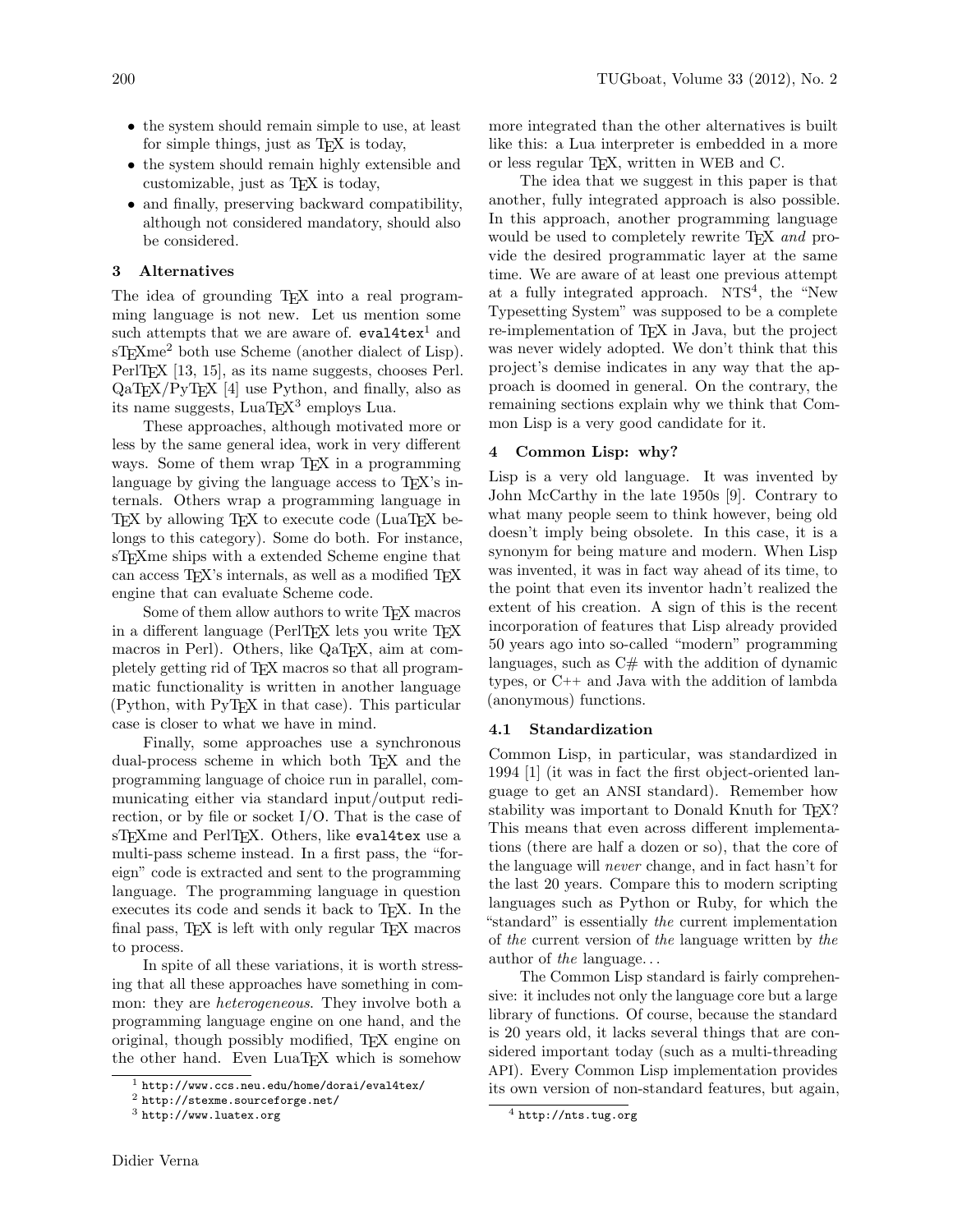there are only half a dozen out there, and if one chooses to stick to only one of them, then one gets the same stability as for standardized features, or at least backward-compatibility.

#### 4.2 General purpose vs. scripting

Common Lisp also has this particularity of being both a full-blown, general purpose, industrial scale programming language and a scripting or extension language at the same time. This is something that cannot be said of most modern languages out there but is nevertheless crucial in the fully integrated approach that we are advocating. This was certainly not the case of Java, in the now dead NTS project.

Common Lisp is indeed a full-blown, general purpose, industrial scale programming language. It is multi-paradigm (functional, object-oriented, imperative, etc.), highly extensible (both at the syntactic and semantic levels [12]), highly optimizable (notably with static typing facilities [19, 20]) and has a plethora of libraries (such as Perl-compatible regular expressions, database access, web infrastructure, foreign function interfaces, etc.). Today, millions of lines of Common Lisp code are used in industrial applications all over the world.

But Common Lisp is also a scripting language. It is highly interactive (it comes with a REPL: a Read Eval Print Loop), highly dynamic (with features ranging from dynamic type checking to an embedded JIT-compiler and debugger), highly reflexive (something crucial for extensibility and customizability) and at the same time easy to learn (notably out of its minimalist syntax).

This last point constitutes the beginning of our tour of the language. Remember that one of our objectives is to provide a system just as simple as TEX, at least for simple things. Below is a one minute crash course on Lisp syntax.

Literals Common Lisp provides literals such as numbers  $(1.254)$  or strings ("foobar"). Literals evaluate to themselves.

Symbols Common Lisp provides symbols that can be used to name functions or variables (possibly at the same time). pi has the expected mathematical value. identity is the identity function.

S-Expressions Compound expressions are written inside parentheses and denote function calls in prefix notation. (+ 1 2) represents the sum of 1 and 2.

Quotation In Common Lisp, everything has a value. If you want to prevent evaluation, put a quote in front of the expression. For instance, 'identity is the symbol identity itself.  $'(+ 1 2)$ , instead of being a function call, now represents the list of 3 elements: the symbol + and the numbers 1 and 2.

Definitions To define a global variable, we can write something like this:

(defvar devil-number 666)

To define a function:

(defun dbl (x) (\* 2 x))

And that is the end of our Common Lisp crash course. With that knowledge, you know practically all there is to know about the language in order to use it for simple things. The rest is a matter of knowing the names of standard (built-in) variables and functions. In particular, this is certainly not more complicated than learning the basic and inconsistent TEX syntax (do you provide arguments in braces or inline with a final  $\text{relax}$  to be on the safe side?), and it would also certainly be enough to write basic LATEX documents like this:

(document-class article) ... (begin document) (section "Title") ... (end document)

### 4.3 Built-in paradigms

In a somewhat surprising way, Common Lisp provides programming paradigms, idioms or librarybased features that (IA)TEX also provide (or would like to provide). This means that such features are already here for us and would not need to be reimplemented in a Lispy TEX. This section only presents some of them; there are in fact many more.

#### 4.3.1 key=value pairs

The success of key/value arguments in LAT<sub>EX</sub> is proportional to their actual need: there are at least a dozen packages providing this functionality, each and every one of them with its own pros and cons. Common Lisp provides a clean and straightforward implementation of this for free in its function call protocol (the so-called "lambda lists"). The following function takes one mandatory (positional) argument and two optional keyword arguments, which are in fact named, floating arguments:

(defun include-graphics (file &key width height) ...)

It can be called with just the mandatory argument: (include-graphics "image")

or with either or both keywords (prefixed with a ':'): (include-graphics "image" :height <value>)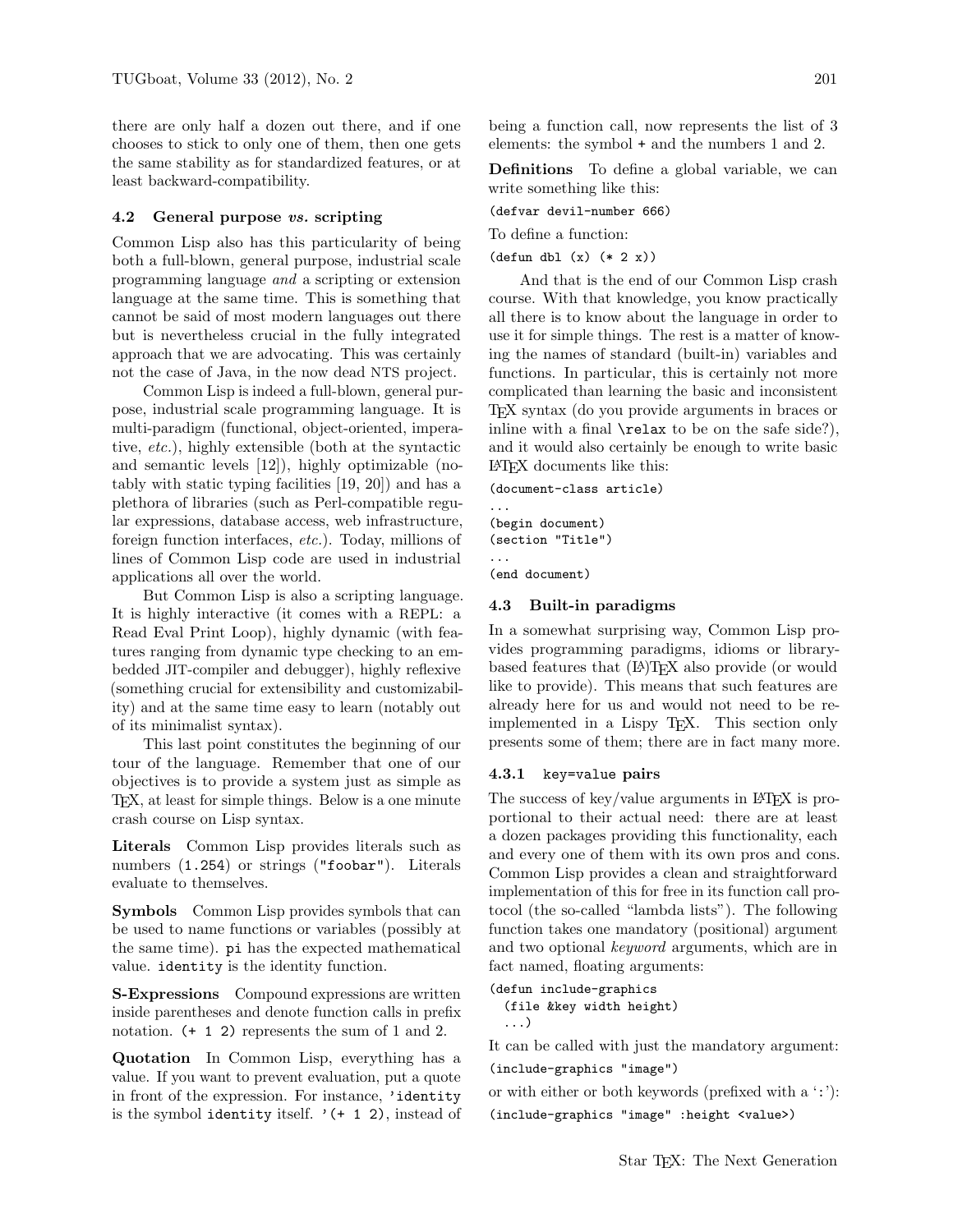Keyword arguments can have default values which themselves may be dynamically computed.

# 4.3.2 Packages

LATEX implements the notion of packages, essentially a collection of macros stored in a file. The de-facto standard for this in Common Lisp is called ASDF<sup>5</sup> (Another System Definition Facility). Common Lisp systems resemble LAT<sub>EX</sub> packages, only much more evolved. For instance, systems are composed of a hierarchy of files with customizable loading order, automatic dependency tracking and recompilation of obsolete object files (compare this to having only interpreted macros) and much more.

## 4.3.3 Namespaces

A frequent rant about LATEX is the lack of namespaces. Common Lisp provides a related concept called *packages* (not to be confused with LAT<sub>EX</sub> packages). A package is a collection of symbols naming functions, variables, or both. Packages have names through which you access their symbols. Packages may declare some symbols as public while the others remain private. Suppose for instance that there is a package named ltx, that implements  $\mathbb{F} \mathbb{F} \times \mathbb{Z}_{\epsilon}$ , and declares its function document-class as public. From the outside, one would canonically refer to this function as ltx:document-class. On the other hand, the need to reference all such LAT<sub>EX</sub> symbols explicitly in a document would probably be cumbersome. In such a situation, one may use use-package, in which case all public symbols become directly accessible. Using the ltx package makes it possible to call the function document-class implicitly, without the package name prefix.

# 4.3.4 Interactivity

As you likely know, TEX can be used in an interactive fashion. The following example shows a sample conversation between TEX and a user who mistypes a macro name:

```
didier(s003)% tex
This is TeX, Version 3.1415926 [...]
**\relax
```
\*\hule ! Undefined control sequence. <\*> \hule

### ? H

The control sequence at the end of the top line of your error message was never \def'ed. If you have misspelled it (e.g., '\hobx'),

type 'I' and the correct spelling (e.g., 'I\hbox'). Otherwise just continue, and I'll forget about whatever was undefined.

## ? I\hrule

# \*\bye

This kind of interaction pretty much resembles a REPL which Common Lisp, like every interactive language, provides out of the box. Where Common Lisp specifically comes into play is that every Common Lisp application may embed a interactive debugger for free, precisely useful for this kind of error/recovery interaction. In Common Lisp, the programmer has the ability to implement his own recovery options (known as *restarts* in Lisp jargon) without unwinding the stack. This is different and much more powerful than regular catch/throw facilities. If you are not interested in using the full-blown debugger, you can implement a function for catching errors and listing the available recovery options in a bare 10 lines of code.

## 4.3.5 Dumping

Out of the historical concern for performance, TFX has the ability to dump and reload so-called "format" files, which saves a lot of parsing and interpretation (cf. the \dump command). Given the increase in computing power over the last 30 years, the question of performance is admittedly much less critical than it used to. Even today, though, performance is not a concern that should be completely disregarded. For example, compiling a lengthy Beamer presentation with lots of animations can still be annoyingly slow.

Common Lisp happens to provide a dumping feature out of the box. Although not part of the ANSI standard, all Lisp compilers provide it. In SBCL<sup>6</sup> for instance, the function save-lisp-and-die dumps the whole global state (stack excepted) of the current Lisp environment into a file that can later be quickly reloaded with the --core command-line option. Instead of dumping a core image, it is also possible to dump a fully functional standalone executable.

Because the dumping mechanism is accessible to the end-user, interesting applications could be envisioned with very little programming, such as middocument dumping. By outputting to in-memory strings instead of files, for example, a document author could be given the possibility to dump in the middle of a large document's processing. The resulting facility would be quite similar to \includeonly except that the whole document would be typeset every time.

 $5$  http://www.common-lisp.net/project/asdf

 $6$  http://www.sbcl.org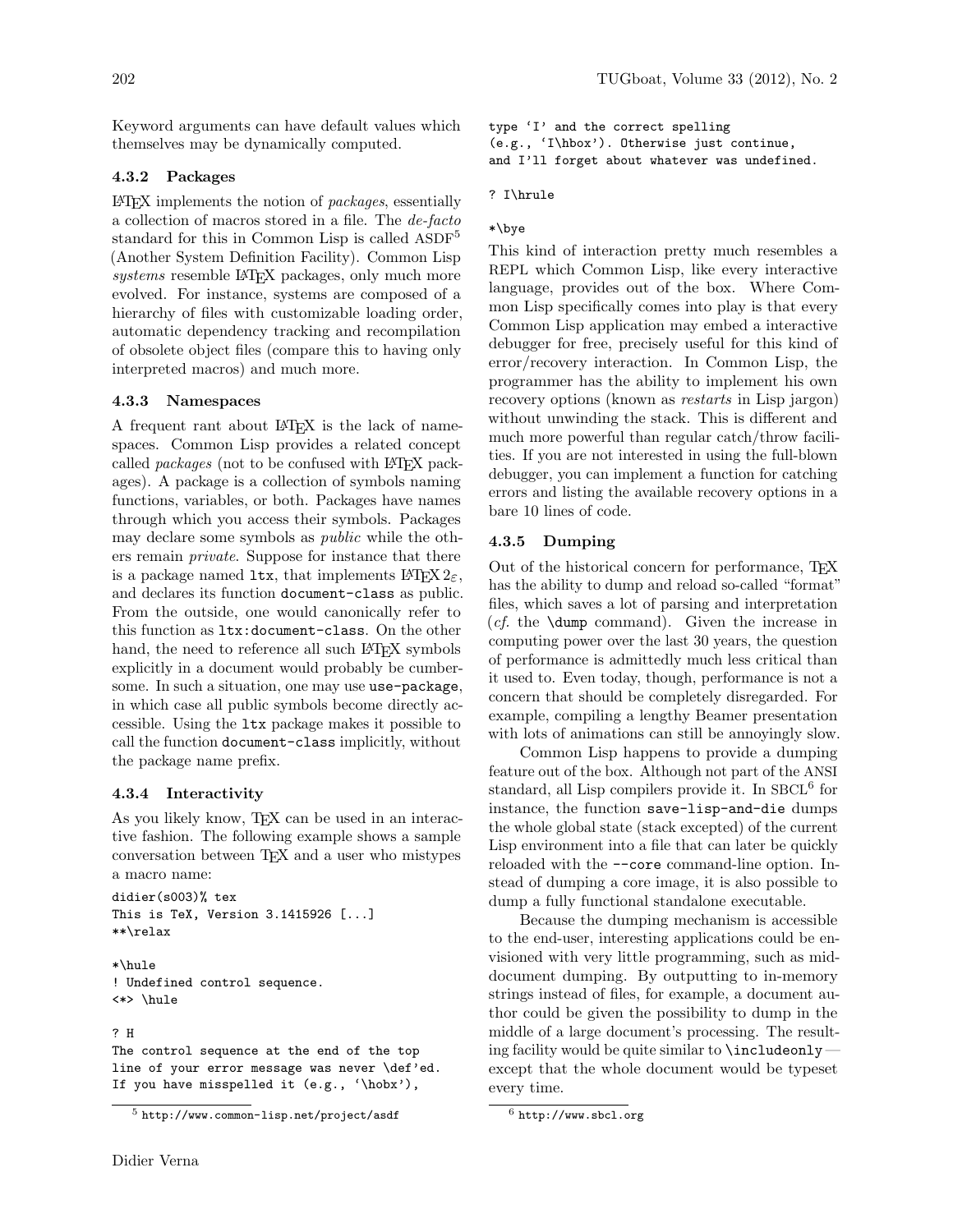# 4.3.6 Performance

Let us tackle the problem of performance from a more general point of view. One frequent yet misinformed argument against dynamic languages is: "they are slow". From that point of view, it may seem odd to even begin to envision the reimplementation of a program such as TEX in a dynamic language.

One first and frequent misconception about interactive languages is that as soon as they provide a REPL, they must be interpreted. This is in fact not the case. Nowadays, many Common Lisp implementations such as SBCL don't even provide an interpreter. Instead, the REPL has a JIT (Just In Time) compiler which compiles the expressions you type and only then executes them. To put this in perspective, compare the processes of interpreting T<sub>E</sub>X macros by expansion and executing Lisp functions compiled to machine code. . .

Yet, starting with the assumption that performance should indeed be a concern (this is not even necessarily the case), the argument of slowness may still make some sense in specific cases. For example, it is obvious that performing type checking at run-time instead of at compile-time will induce a cost in execution speed. In general however, this argument, as-is, is meaningless. For starters, let us not confuse "dynamic language" with "dynamically typed language". A dynamic language gives you a lot of run-time expressive power, but that doesn't necessarily mean that you have to use all of it, or that it is impossible to optimize things away.

Let us continue on type checking in order to illustrate this. Look again at the definition for our "double" function:

### (defun dbl (x) (\* 2 x))

This function will no doubt be relatively slow, because Common Lisp has a lot of things to do at run-time. For starters, it needs to check that x is indeed a number. Next, the multiplication needs to be polymorphic because you don't double an integer the same way you double a float or a complex. That is in fact not the whole story, but we will stop here.

On the other hand, consider now the following version:

```
(defun dbl (x)
 (declare (optimize (speed 3) (safety 0))
           (type fixnum x)
 (the fixnum (* 2 x)))
```
In this function, we request that the compiler optimizes for speed instead of safety. The result is that the compiler will "trust" us and bypass all dynamic checks. Next, we actually provide static type information. x is declared to be a fixnum (roughly

equivalent to integers in other languages) and so is the result of the multiplication. This is important because there is no guarantee that the double of an integer remains the same-size integer. Consequently, in general, Lisp would need to allocate a bignum to store the result.

As it turns out, compiling this new version of the function leads to only 5 lines of machine code. The compiler is even clever enough to avoid using the integer multiplication operator, but a left shift instruction instead. What we get in this context is in fact the behavior of a statically and weakly typed language such as C. Consequently, it should not be surprising that the level of performance we get out of this is comparable to that of equivalent C code. Recent experimental studies have demonstrated that this is indeed the case [19, 20].

This particular example is also a nice illustration of what we meant earlier by saying that Common Lisp is both a full-blown, industrial scale, general purpose programming language, and a scripting language at the same time. When working at the scripting level, the first version of dbl is quick and good enough. When working in the core of your application however, you appreciate it when the language provides a lot of tools (optimization ones notably) to adjust your code to your specific needs.

# 4.4 Extensibility and customizability

Another aspect of the language well worth its own section is its level of extensibility (adding new behavior) and customizability (modifying existing behavior). We know how important this is in the  $(E)$ T<sub>EX</sub> world, which is a complicated ball of intermixed threads all interacting with each other [21], which wouldn't be possible without the level of intercession that TEX macros offer. Similarly, at least part of the success of LuaTEX is due to its ability to provide access to TEX's internals, so it seems that there is also a lot of interest in this area.

#### 4.4.1 Homoiconicity and reflection

Once again, Common Lisp is here to help. We mentioned earlier how the root of extensibility and customizability in Common Lisp is its highly reflexive nature. Reflection is usually decoupled into *introspec*tion (the ability to examine yourself) and intercession (the ability to modify yourself).

In Lisp, reflection is supported in the most direct and simple way one could think of. Remember the expression (+ 1 2), with or without evaluation? As we said before, this expression can either represent a call to the function "sum" with the arguments 1 and 2, or the list of three elements: the symbol + and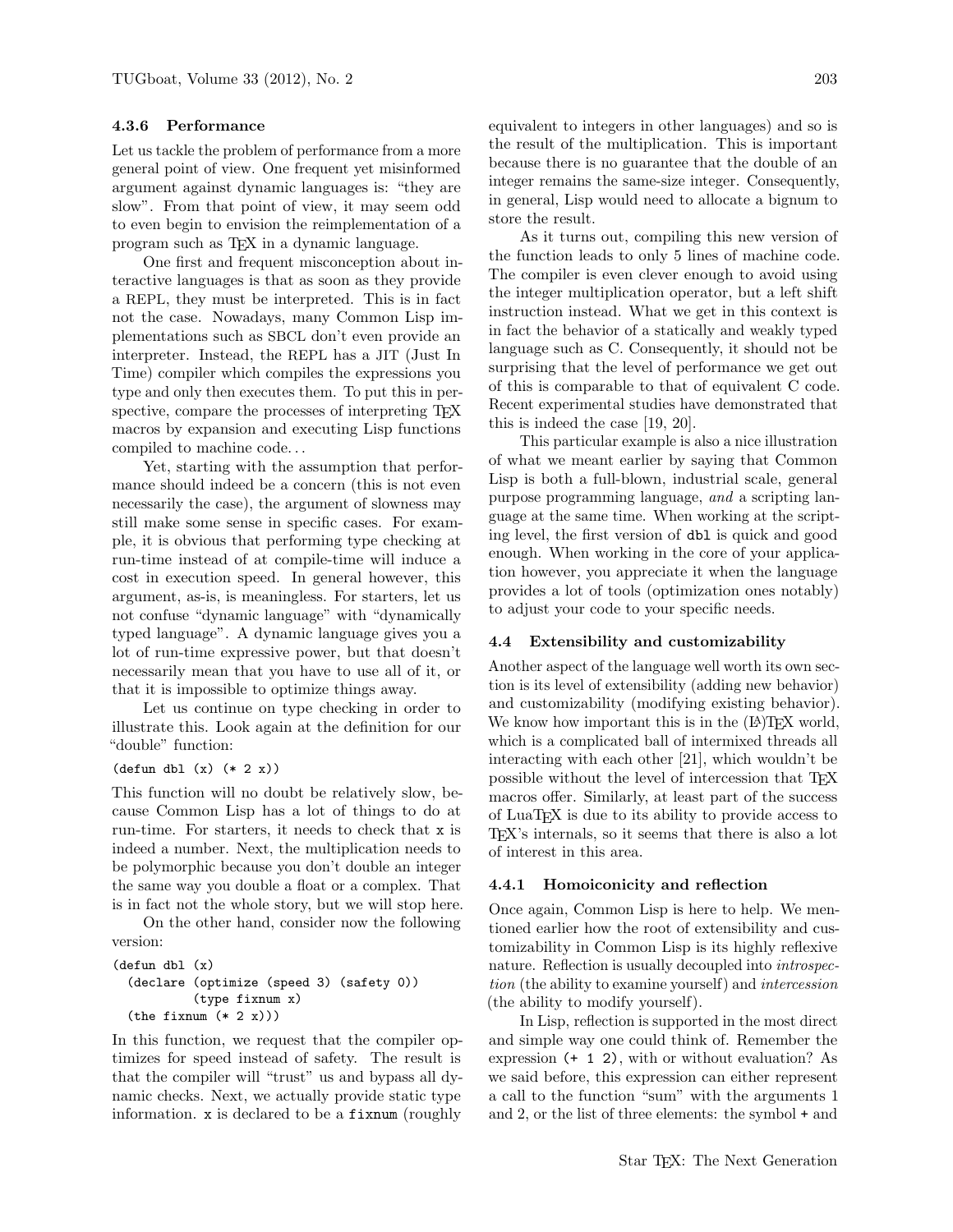the numbers 1 and 2. What this really means is that every piece of code, if not evaluated, can be seen as a piece of data, and hence can be manipulated at will. In fact, every piece of Lisp code is represented as a list, which happens to be a user-level data structure. This property of a programming language is known as homoiconicity [5, 11].

Another important distinction in this notion is structural vs. behavioral reflection [10, 17]. While structural reflection deals with providing a way to reify a program, behavioral reflection deals with accessing the language itself. Lisp is one of the very few languages to provide both kinds of reflection to some extent, as we'll now discuss.

# 4.4.2 Structural reflexivity

This section gives only a couple of examples of structural reflexivity, again, to demonstrate how some well-known TFX idioms map to Common Lisp in a straightforward way.

The functional nature of Lisp implies that functions are first-class citizens in the language [3, 18]. In general, this means that functions can be used like any other object in the language. In particular, this means that functions can be modified, stored in variables, etc.

Storing a functional value in a variable will be useful in order to implement a variant of the function which needs to call the original one at some point. This is equivalent to the following common T<sub>E</sub>X idiom:

```
\let\oldfoo\foo
\def\foo{... \oldfoo ...}
```
Defining a function several times is simply equivalent to overriding the previous definition(s). This behavior matches that of \def or (more or less) \renewcommand. It is in fact more powerful for at least two reasons:

- 1. Since Common Lisp has a proper notion of scope (and in fact provides both dynamic and lexical scoping; something that very few other languages, can do), function or variable redefinition can be performed at different scoping levels, not only local or global.
- 2. Because of its interactive nature, there is no real distinction between functions defined in a core image or executable and those defined in the REPL and that consequently, they can be redefined in the exact same way. Consider what this really means for a minute: one could redefine *any* function in the T<sub>E</sub>X program just as easily as any TEX macro. . .

Finally, reflexivity in Common Lisp goes as far as allowing both introspection and intercession at the level of package internals. In most other languages, it is simply not possible to access the so-called "private" parts of a namespace, class, or whatever encapsulation scheme is supported. In Common Lisp, remember that a public symbol is accessed by prefixing its name with the name of the package and a colon separator, for example: ltx:document-class.

It turns out that it is just as easy to both introspect and intercede a package's internals. One just needs to use a double colon instead of a single one. This is not unlike the @ character convention used by LATEX, along with the macros \makeatletter and \makeatother. The double colon really is a warning that you are prying on private property, but nothing technically prevents you from doing so.

# 4.4.3 Behavioral reflexivity

Lisp goes even further by providing some level of behavioral reflection as well.

Lisp macros (functions executed at compiletime) provide a form of intercession at the compiler level, allowing one to program language modifications in the language itself (what [16] calls a "homogeneous meta-programming system", as opposed to  $C++$  templates for instance, which are heterogeneous: a different language).

CLOS [2, 6], the Common Lisp Object System is written in itself, on top of a so-called Meta-Object Protocol, known as the MOP [14, 7]. Using the CLOS MOP permits intercession at the object system level, allowing the programmer to modify the semantics of the object-oriented layer.

Finally, it is also possible to extend the Lisp syntax, which is a form of intercession at the parser level, allowing to modify the language's syntax directly. This is the only concrete example that we will provide in this section, although a striking one. We assume that the reader is familiar with TEX's double superscript syntax, allowing to denote characters that are not normally printable.

Suppose that we are given a function called ^^-reader which performs TEX's double-superscript syntax to character conversion (this function is 10 lines long). The following code effectively installs the corresponding syntax in the Common Lisp reader:

```
(make-dispatch-macro-character #\^)
(set-dispatch-macro-character #\^ #\^
  #'|^^-reader|)
```
The first line informs the Lisp reader that the  $\hat{ }$ character is to be treated in a special way (do you see a relationship to active characters and catcodes?). The second line informs the Lisp reader that if two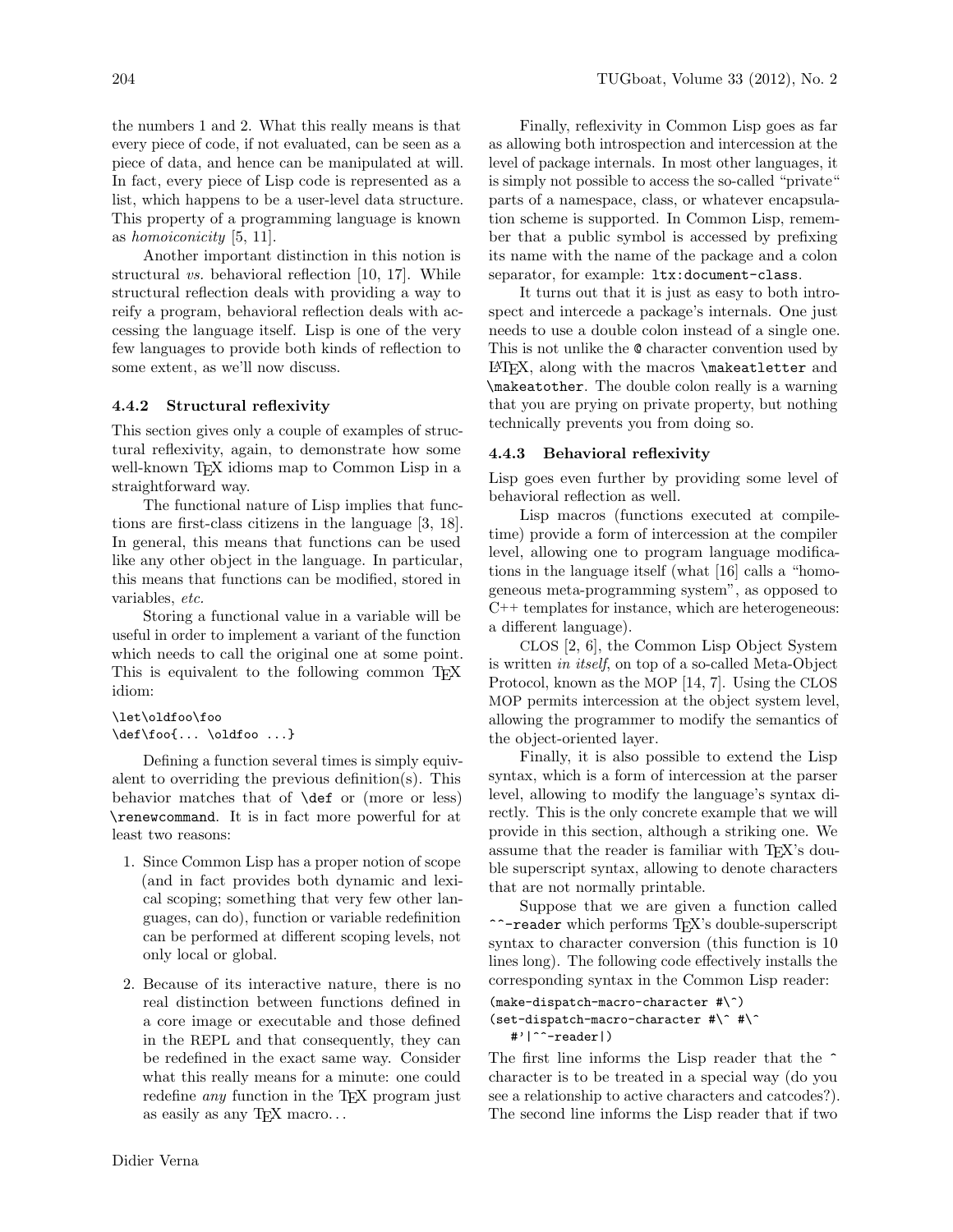such characters are encountered in a row, then, the regular parser should stop and pass control to our user-provided function. We can now verify that this extended syntax works:

CL-USER> ^^M #\Return CL-USER> ^^00 #\Nul

This particular example is a bit simplified, but it conveys the idea. By modifying the way the Lisp parser behaves, we are able to modify the language itself, not only the program we are executing. And again, we are not very far from T<sub>EX</sub>'s notion of active characters.

# 5 Common Lisp: how?

Section 2 on page 199 listed five objectives for a modern reimplementation of TEX. Section 4 on page 200 demonstrated how Common Lisp can help fulfill three of these goals: providing real programming capabilities, extensibility and customizability, all of this while maintaining a relative ease of use.

This section is devoted to the last two objectives, namely providing a more modern and consistent API while at the same time (although not mandatory) maintaining backward compatibility. In actuality, this section provides a more concrete view of the project itself. Although very little has been implemented already, the project does have a name: TiCL (the acronym for "TEX in Common Lisp").

# 5.1 API

Mapping the typesetting TEX primitives (that is, the non-programmatic ones) to Common Lisp would be rather straightforward.

- TEX parameters become Lisp variables. For instance, \badness is represented by a Lisp (global, dynamically scoped) variable badness.
- TEX quantities become Lisp objects. The term "object" is to be taken in a broad sense, that is, depending on the exact requirements, either an object of some class from the object system, of some structure, or anything else. In Lisp, it is customary to provide abstract constructor functions following a specific naming scheme. For instance, creating a T<sub>E</sub>X glue item could be done with a call to a function such as make-glue:

```
(defun make-glue (b &key plus minus)
  ...)
```
Since functions like this are bound to be used quite often, a syntactic shortcut may come in handy, such as the rather idiomatic one following, which also demonstrates the Lisp way to

set some variable to a specific value (but see section 5.1.1):

(setf baselineskip #g(b :plus x :minus y))

• Obviously, every TEX primitive command becomes a Lisp function. Again, the point here is to both simplify the syntax and make it more consistent at the same time (no more \relax!). Here are a couple of examples:

```
(input file)
(hbox material)
(hbox material :to dim)
(hbox material :spread dim)
```
The reader familiar with TEX will notice immediately that the arguments in the last two examples are in reverse order, compared to the regular TEX versions. If this is really too much to get accustomed to, variants are easy to implement:

(hbox-to dim material) (hbox-spread dim material)

Such syntactic variants are usually implemented with Lisp macros, evaluated at compile-time, so that there is no additional run-time cost.

# 5.1.1 Lisp-2

Let us go back to the baselineskip assignment example for a minute:

### (setf baselineskip <glue>)

This assignment may seem odd to a T<sub>E</sub>Xnician, who is more accustomed to direct assignments such as

## \baselineskip 10pt

In fact, T<sub>E</sub>X has this way of using the same macro for both denoting its value and setting it.

We intentionally omitted one point in section 4.3 on page 201 in order to put it here: the fact that Common Lisp is a "Lisp-2" (as opposed to Scheme for instance, which is a Lisp-1). What this means is that Common Lisp has 2 different namespaces for functions and variables. In other words, the same symbol can be used to both refer to a function and a variable at the same time.

An interesting consequence of this is that it is possible to define a *function* baselineskip the purpose of which is to assign a value to the eponymous variable baselineskip. Assuming this function exists, the above Lisp expression can hence be simplified as follows:

### (baselineskip <glue>) ; set it!

Again, this aspect of Common Lisp brings us even closer to one of T<sub>EX</sub>'s idioms: that of quantity assignment.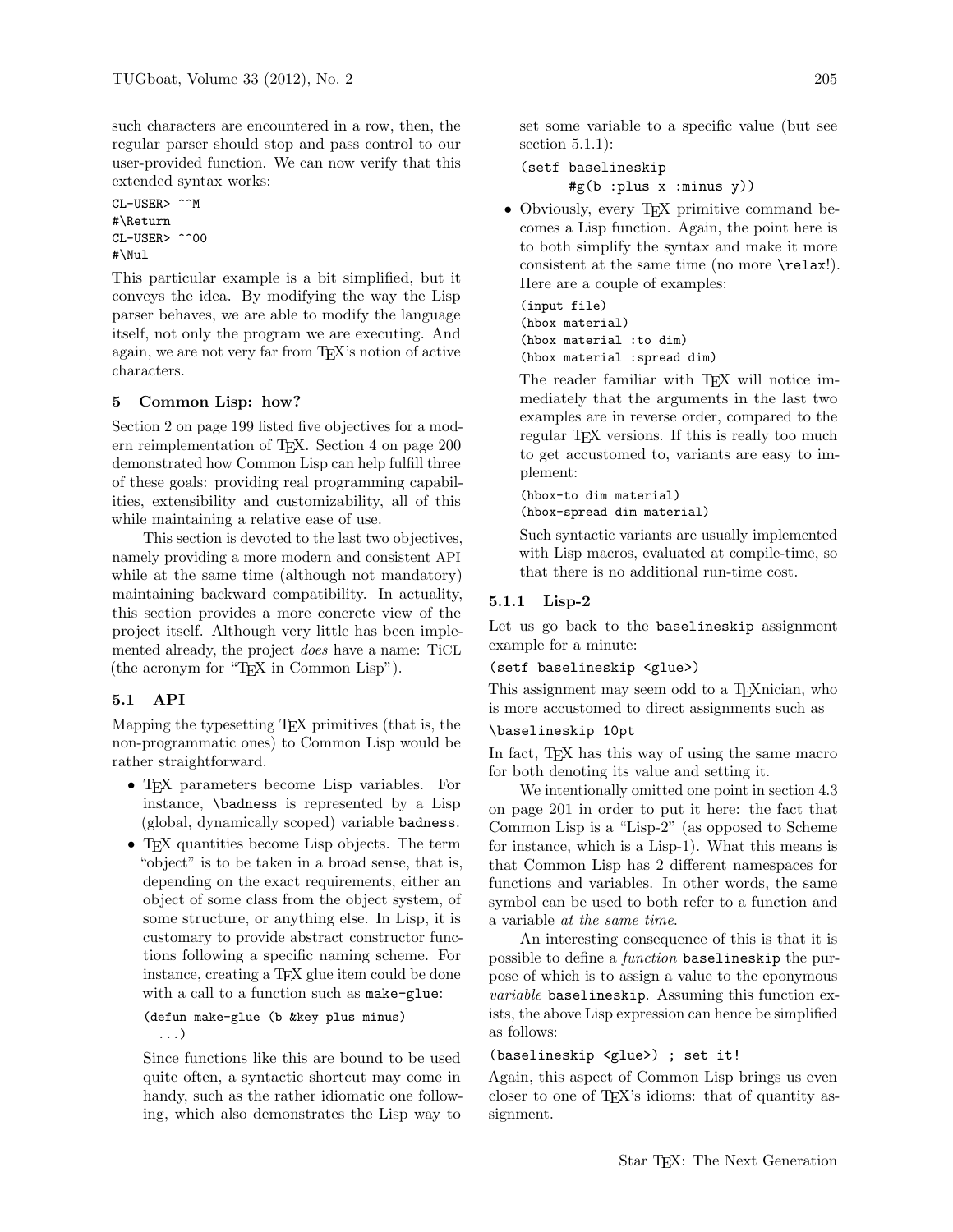

Figure 1: TiCL architecture

## 5.2 Backward compatibility

The programmatic interface to the typesetting part of TEX described in the previous section is what we call "procedural T<sub>EX</sub>". Along with the actual typesetting engine, this mostly corresponds to T<sub>E</sub>X's stomach and bowels. On top of that, it is in fact possible to design either completely new typesetting systems or programmatic versions of Plain T<sub>E</sub>X, L<sup>AT</sup>EX, etc. entirely in Lisp.

In order to maintain backward compatibility, we also need to implement "traditional" TEX (still in Lisp), that is, the surface layer consisting of both the macro versions of Lispified T<sub>E</sub>X primitives, and the rest of TEX's programming API. This is mostly located in TEX's mouth and eyes. Figure 1 depicts this architecture (disclaimer: this is an overly simplified, extremely naive view; see section 5.3 for details). As mentioned earlier, the whole point of this architecture being implemented in Lisp, in terms of extensibility and customizability, is that the user of TiCL can basically interfere at every level of the system, whether by adding personal functions, rewriting built-in functions or even internal typesetting algorithms.

Another advantage of this fully integrated approach is that it is actually quite simple to provide "mixed" functionality, that is, using Common Lisp code directly in an otherwise regular TEX source file. The only requirement is an escape syntax allowing Common Lisp to take over interpretation of Lisp code, and insert the result back into the regular TEX character stream. A prototype for this has already been implemented. It simply consists in a Common Lisp implementation of TEX's eyes with an additional bit of syntax: the appearance of two consecutive and equal subscript characters in a regular TEX source file will trigger the evaluation of the subsequent Lisp

expression. Since this syntax is invalid in T<sub>E</sub>X, it cannot break any existing document.

Below is an example illustrating this idea (taken from [15]). The Lisp function ast is used to define a TEX macro **\asts** outputting a specified number of asterisks.

\documentclass{article}

```
\newcommand\asts{}
__(defun ast (n)
    (format nil "\\renewcommand\\asts{~A}"
      (make-string n :initial-element #\*)))
\begin{document}
__(ast 10)
\asts
```

```
\end{document}
```
For the curious, our current implementation of TFX's eyes in Common Lisp is roughly 200 lines. The support for the double subscript syntax (including parsing it, reading the Lisp code, evaluating it and inserting the result back into the regular TFX stream) amounts to only 16 lines, that is, around 8% of the total.

# 5.3 Expected problems

After all those "would" and "could", let us get to a more pessimistic (realistic?) view of the project. This section sheds some darkness on the too-bright picture we have drawn of TiCL until now. As mentioned earlier, TiCL is in fact pretty much only an idea at present. If this project ever comes to fruition, a number of problems are expected.

### 5.3.1 A huge task

Completely reimplementing T<sub>E</sub>X is a huge task. This is probably one of the reasons all alternative projects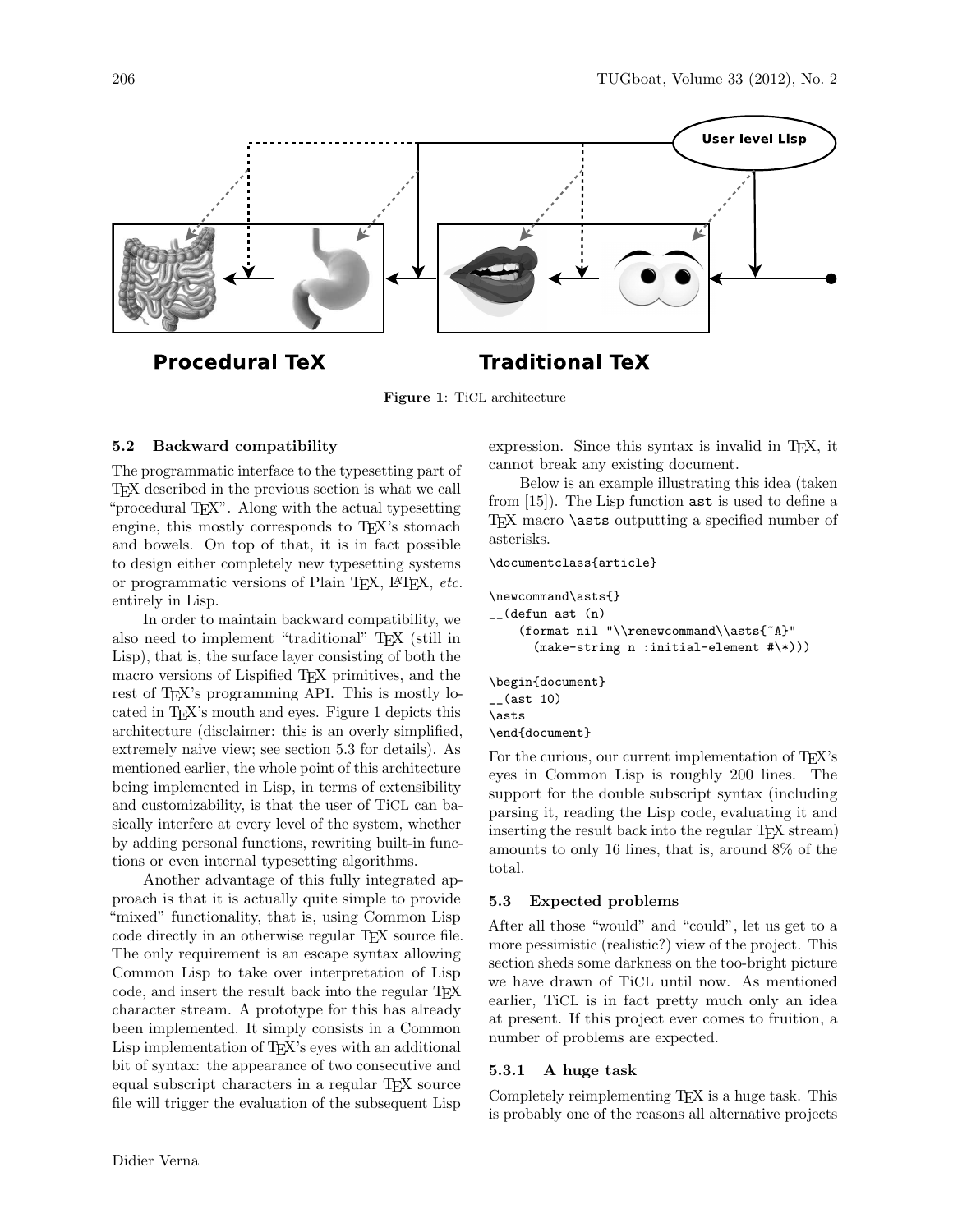(NTS excepted) chose the hybrid approach instead of the fully integrated one. One thing that may help is the existence of foreign function interfaces, notably for the C language. The project could be developed gradually by linking to the WEB/C implementation of the not-yet-reimplemented parts.

# 5.3.2 Compatibility

Another question to consider is whether the TEXincompatible part would eventually be accepted by the (or a new) community. This question is in fact pertinent for LATEX3 as well and we don't have an answer. The existence of a compatibility mode with pluggable Lisp, as described in section 5.2 on the facing page, would probably help getting people accustomed to the benefits of using Lisp, while remaining in a reassuring context of traditional TEX.

## 5.3.3 T<sub>F</sub>X's organs

Figure 1 on the preceding page was already pointed out to be overly simplified. In reality, we know that the TEX organs don't constitute a pipeline. Some levels from "down below" do affect the upper stages which makes things much more complicated. In the long run, this may imply that it would be impossible to have new programmatic typesetting systems (accessing "procedural TEX" directly) work in conjunction with traditional TEX. Currently, we don't know for sure, although we are aware of the fact that this was one of the reasons the NTS project failed.

### 5.3.4 Mixed mode

Along those same lines, "mixed" mode, that is, the ability to mix regular TEX macros with Lisp code is expected to be tricky. If we want to provide more interaction than just the double subscript syntax, for example, the ability to define TEX macros in Lisp with Lisp access to the macro's arguments, we are bound to encounter issues related to the time of expansion.

This problem is in fact not related to Lisp at all, but rather to any approach aiming to provide the ability to define T<sub>E</sub>X macros in another language. Section 4 of [15] describes these kinds of problems in more detail.

# 5.3.5 Sandboxing

As with any scriptable application, the security problem is an important one. How much programmatic access to the application itself, or its surrounding environment, are we willing to give the end-user? Some versions of TEX are equipped with means to address this issue  $(cf.$  the  $\neg$ shell-escape command-line option and the \write18 command). Using a true, comprehensive programming language with scripting capabilities makes this problem even worse because we have more than a couple of "macros" to control access to. We have a whole stack of language features to control, such as file I/O, operating system interfaces, etc. Currently, we are not aware of any sandboxing library already available for Lisp.

### 5.3.6 Intercession

This is in a similar vein as the sandboxing problem. In [21], we were complaining about (rejoicing in?) the huge intercession mess that the LAT<sub>EX</sub> world is. Well, now you should *really* be afraid because we are going to make things worse! Remember that any Lisp executable granting scripting privileges to the enduser effectively provides write-access to the whole executable. This surely makes it trivial to extend or customize the system. Whether this is a good thing for the system in the long run, there is no way to tell. After all, LAT<sub>E</sub>X is alive and kicking, in spite of (because of?) its high intercession capabilities. . .

### 6 Conclusion

In this paper, we advocated a "homogeneous" approach to T<sub>EX</sub> modernization in which T<sub>EX</sub> itself is first rewritten in a programming language serving both at the core of the program and at the scripting level. All programmatic macros of T<sub>E</sub>X are hence rendered obsolete, as the underlying language itself can be used for user-level programming. In a rather puzzling way, our notion of "modernity" consists of reimplementing a 30-year-old language using a 50-year-old one!

We demonstrated why we think that Common Lisp is a very good choice for doing this. Common Lisp is both a scripting language and a full-blown, industrial scale, general-purpose programming language at the same time. Common Lisp also provides several paradigms or idioms that are actually quite close to features that TEX either provides as well, or would like to provide.

Will the TiCL project ever come to birth? That is not sure at that point, as it will require a tremendous effort. We would like to see it happening, of course. Amongst all the current alternatives, LuaT<sub>EX</sub> seems to be the only one vigorously alive and gaining momentum.

Of course, the other project that needs to be mentioned is LAT<sub>F</sub>X3. We only do so in an anecdotal fashion because it does not make use of a real programming language, but continues in the tradition of building directly on top of TEX. Still, LATEX3 is not experimental anymore and is light years ahead of what  $\angle$ FEX  $2_{\epsilon}$  is. In particular, it is much better